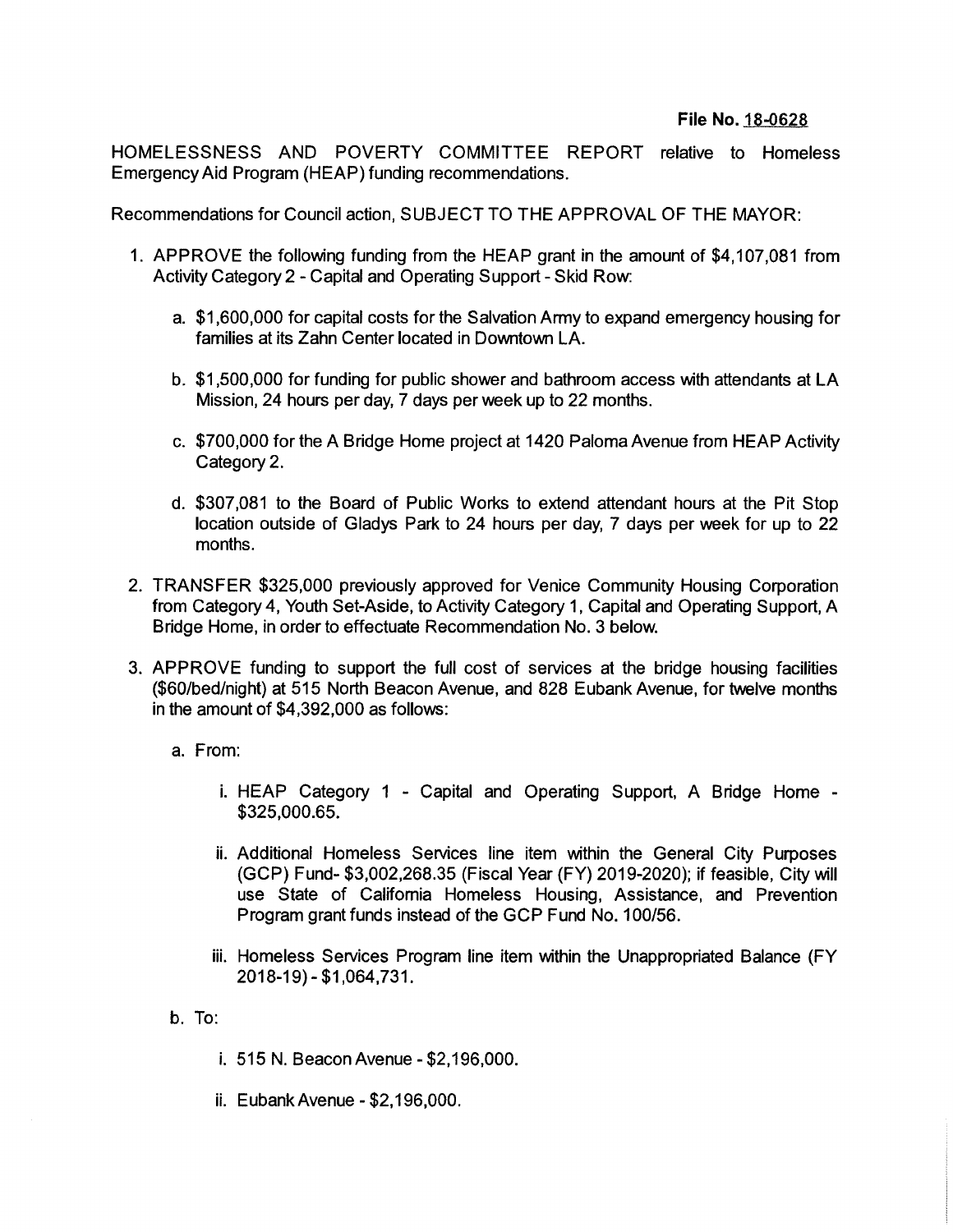- 4. INSTRUCT the General Manager, Los Angeles Housing and Community Investment Department, or designee, to amend the following contracts with the Los Angeles Homeless Services Agency to provide the following services and funding described in this report:
	- a. C-133135-HEAP Grant:
		- i. \$1,600,000 for the Salvation Army to expand emergency housing for families experiencing homelessness.
		- ii. \$1,500,000 for The People Concern for move-in expenses for individuals experiencing homelessness for a 12 month term not to extend past June 30, 2021.
		- iii. \$700,000 to the LA Mission to expand shower and bathroom access for up to 22 months, not to extend past June 30, 2021.
		- iv. \$325,000.65 to People Assisting the Homeless for A Bridge Home operating costs at 515 North Beacon Avenue, for a 12 month term not to extend past June 30, 2021.
	- b. Contract number to be determined City General Fund Fiscal Year 2019-20:
		- i. \$1,870,999.35 to People Assisting the Homeless for operating costs at 515 North Beacon Avenue, for a 12 month term.
		- ii. \$2,196,000 to U.S. Vets for A Bridge Home operating costs at 828 Eubank Avenue, for a 12 month term.
- 5. APPROVE funding in the amount of \$913,477 for project contingencies and project management associated with A Bridge Home projects in Council District 10 from the Additional Homeless Services line item within the GCP Fund (FY 2019-20) to be administered as follows:
	- a. Instruct the Department of Public Works, Bureau of Engineering (BOE) to report contingency and project management expenses to the City Administrative Officer (CAO) on a quarterly basis.
	- b. <sup>I</sup> nstruct the CAO to review these expenses and recommend reimbursement to the BOE through the Construction Projects Report.
- 6. AUTHORIZE the Controller to implement the instructions provided in Attachment B of the Homeless Strategy Committee transmittal dated July 29, 2019, attached to the Council file.
- 7. AUTHORIZE the CAO to:
	- a. Prepare Controller instructions or make any necessary technical adjustments consistent with the Mayor and Council action in this matter; and, AUTHORIZE the Controller to implement these instructions.